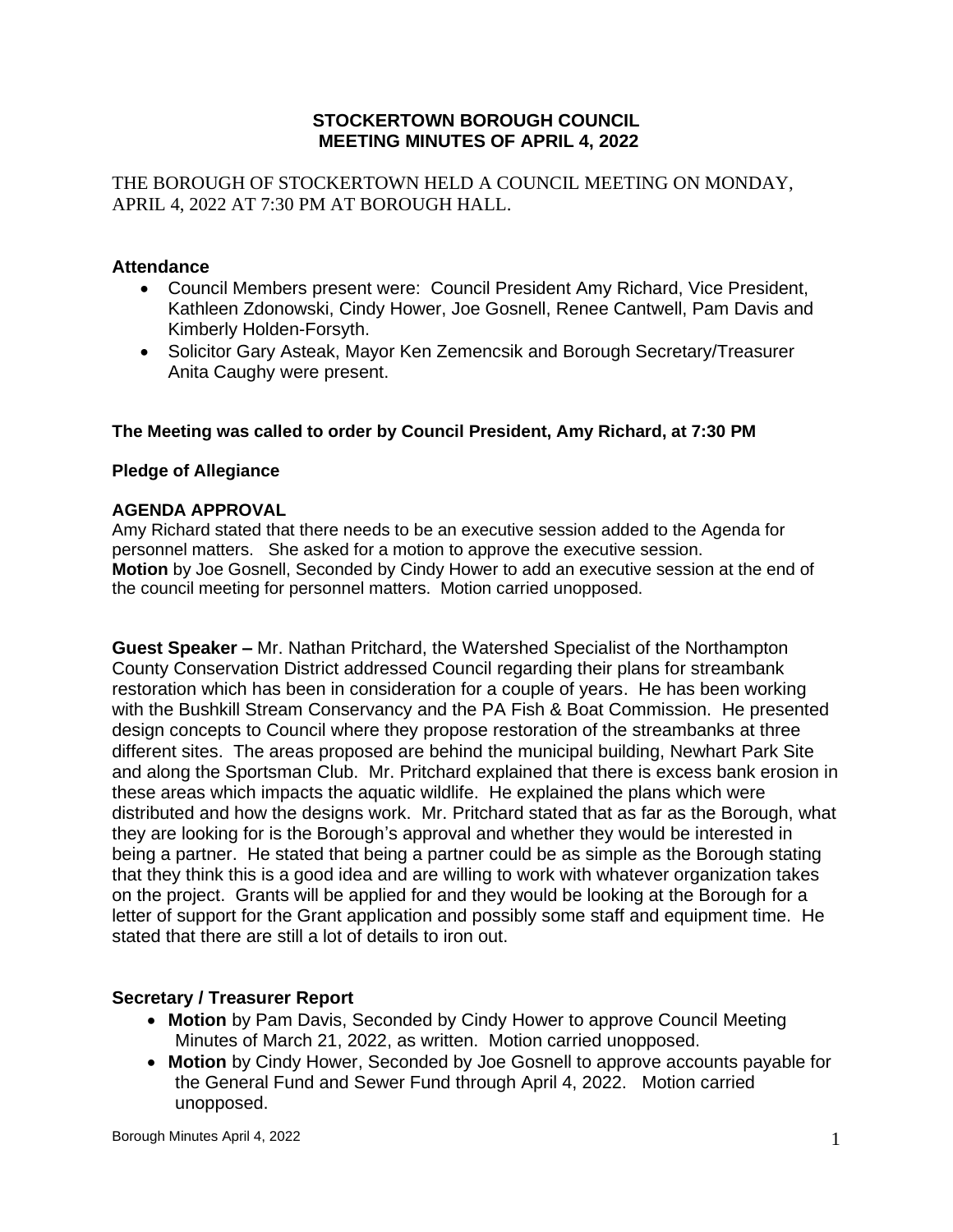# **Police**

• Chief Schwab did not attend the meeting and there were no Calls for Service provided.

# **Public Works**

• Council was provided with two quotes for a new chipper to be used for residents to drop off branches and tree limbs at the former sewer plant. These quotes were obtained from a Costars member. A quote for a gas engine chipper was \$46,437.20. A quote for a diesel engine chipper was \$52,012.00. Amy Richard stated that we needed to obtain additional quotes, possibly for a used chipper since these prices are extremely high. Kathleen Zdonowski did not feel that purchasing a used chipper would be advantageous because of the extreme pounding the equipment has to endure. She suggested that they wait until they have the funds to purchase new equipment.

## **Solicitor**

• Solicitor Asteak stated that he would be addressing a litigation and personnel matter in executive session**.**

# **Agenda**

- Amy Richard addressed a sewage inspection report from the DEP concerning excavation events at the Stockertown WWTP during active decommissioning. The report stated that there were no violations found.
- It was discovered that the rental of the porta john for the soccer fields has gone up from \$135 a month to \$210 a month. Amy Richard stated that she loves the idea of organizations renting the fields but asked council opinion on raising the field rental cost to offset the porta john rental. It was suggested to raise the rental by \$5.00 a month but they are willing to work with organizations.

## **Public Comment**

- Mr. Wagner of Winona Street asked if anyone was aware that trees were being cut down at the WWTP. Amy Richard responded that yes, she was aware of that. Mr. Wagner was upset with Council and how they are handling matters and stated that they are all fired.
- Eric Wenzelberger of Center Street questioned whether the stream work along Newhart Park would help with the flooding problem. Amy Richard asked Mr. Pritchard to address that question. He stated that the park would not be raised but the stream bed would be opened up and hopefully it will help against any future flooding.
- Blair Talijan of Jubilee Drive asked for the status of the police department. Amy Richard advised him that the Chief was still out on medical leave. He inquired whether the Borough had contacted the State Police as he suggested. Amy Richard advised him that they have contacted them in person and by mail. The State Police advised that they would patrol the Borough around each shift. Mr. Talijan stated he has not seen any troopers patrolling. Amy Richard stated she will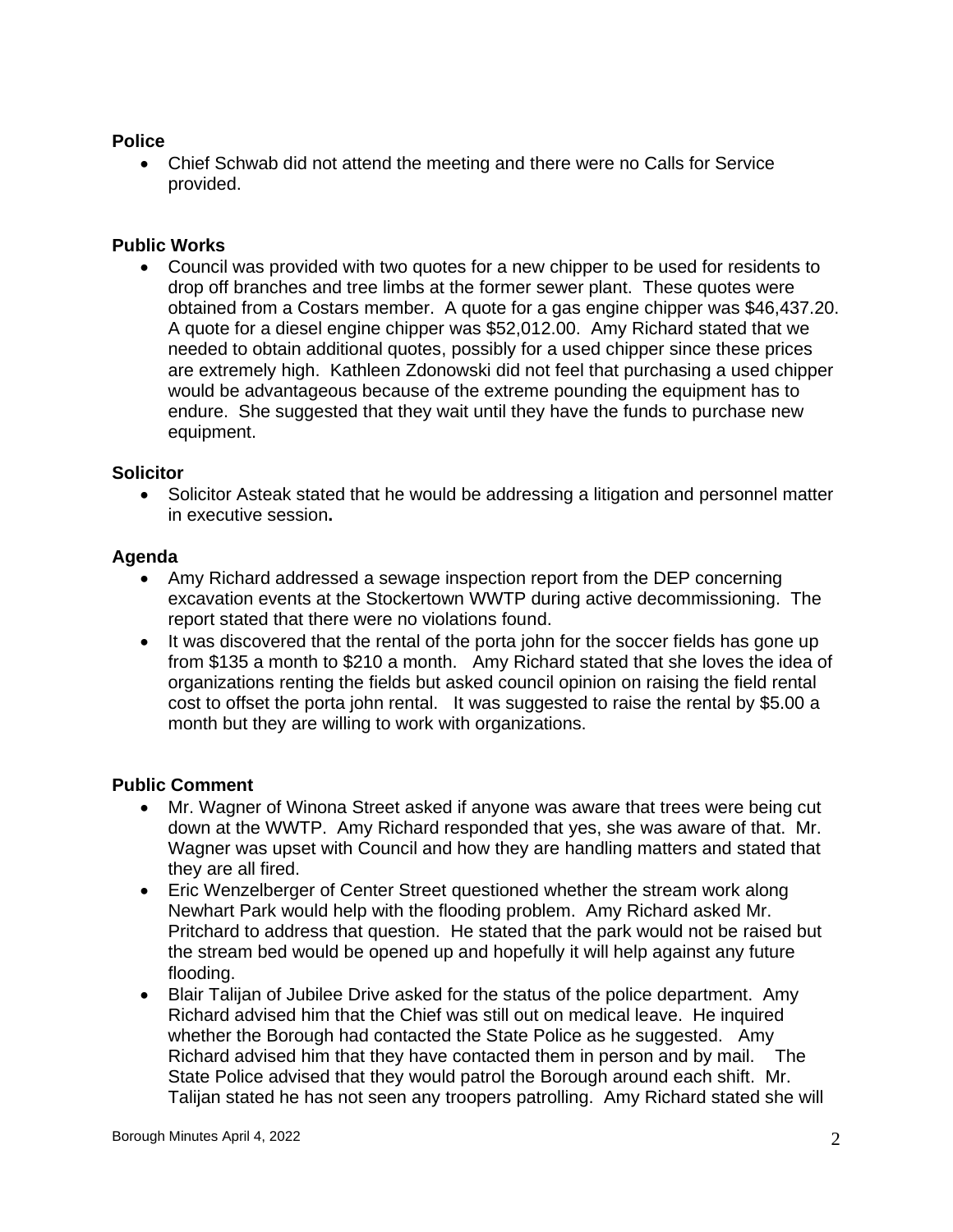contact them again. Mr. Talijan volunteered to speak with them himself since he is a retired State Trooper.

- Mr. Tailjan also suggested that the Borough contact businesses in the Borough to obtain donations towards a chipper. Amy Richard thought that was a very good idea.
- Sean Dooley wanted to follow up on the presentation from the last meeting by the Lehigh Valley Planning Commission wherein they asked for comments from Council with regard to the Comprehensive Plan. A member of the public asked if they are able to comment, or is this just something that Council comments on. Sean Dooly advised him that the Plan is just a draft and its not for public comment at this time. He stated that there is a committee on which he represents Stockertown and that they are just looking for Council comments. Once all the communities' elected officials have commented, a draft will be published for the public and a link will be provided on LVPC website and will be announced on the Stockertown Borough's website. At that time the public will have 45 days to review and comment on the Plan.

Amy Richard commented that she wanted Stockertown to be able to share in the coordinated zoning the way Sean Dooley explained.

Gary Asteak suggest that Sean Dooley reach out to Lower Nazareth and have a discussion with them with regard to the coordinated zoning and implementation. Attorney Asteak stated that the Comprehensive Plan is just a Plan for guidance and to proceed to take a look at zoning. The Comprehensive Plan is just the first step. Solicitor Asteak explained that the Comprehensive Plan would address and set forth data about traffic, housing, environmental issues and recreation. It will include all the items that impact our lives and set forth goals that we view important. Sean Dooley asked Council if anyone has a question about the concept of the coordinated zoning which was addressed. Gary Asteak explained that what Sean

Dooley basically needs is if there is anything council wants him to go back and tell the LVPC to amend.

Pam Davis stated that she found it hard to comprehend but that each time there is a conversation explaining the concept it becomes clearer.

Amy Richard stated that there is a lot of data to absorb.

Sean Dooley agreed there is a substantial amount to read, but stated that given how much the Borough is already built up and what is left to be developed or

redeveloped, he sees nothing that would raise an alarm for the Borough. Council was not going to make an opinion until they have a better comprehension of the Plan. Sean Dooley questioned whether to remove 202 Old Easton Road from the specified sites as a priority on the plan. He is not sure why that is listed. No other sites are listed. Council all agreed to remove 202 Old Easton from the specified sites on the plan.

Amy Richard asked if there were any council comments. There were none. Ms. Richard then asked for a Motion to go into executive session.

**Motion** by Joe Gosnell, Seconded by Cindy Hower to enter into executive session at 8:52 PM for a personnel issue. Motion carried unopposed.